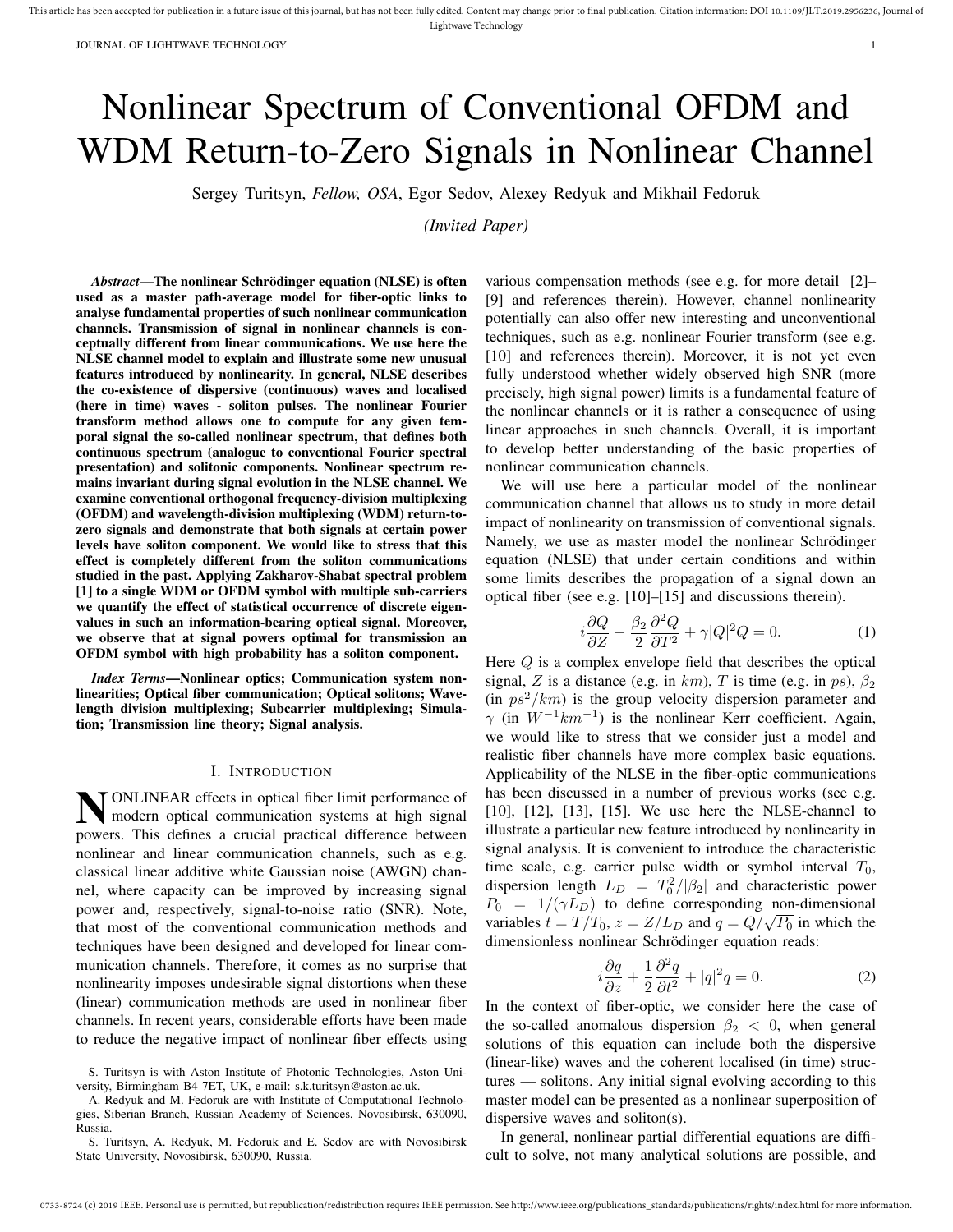numerical modelling is the most typical way to analyse them. However, the nonlinear Schrödinger equation (2) belongs to the class of the so-called integrable nonlinear partial differential equations. In 1972, Zakharov and Shabat demonstrated that the NLSE can be integrated by the inverse scattering transform (IST) method [1], also known nowadays as the nonlinear Fourier transform (NFT). Direct NFT corresponds to solving the Zakharov-Shabat spectral problem (ZSSP). We consider here ZSSP problem for the initial field  $q(t, z = 0)$ :

$$
\begin{cases}\n-\partial_t \psi_1 + q(t,0)\psi_2 = i\xi \psi_1 \\
\partial_t \psi_2 + q^*(t,0)\psi_1 = i\xi \psi_2\n\end{cases}
$$
\n(3)

where  $q(t, 0) = q_0(t)$  is the "potential" — initial distribution of the signal to be transmitted,  $\psi_{1,2}$  is a vector eigenfunction and  $\xi = \lambda + i\eta$  — spectral parameter defined on a complex plane.

In the case of anomalous dispersion ( $\beta_2$  < 0) the initial localized in time signal distribution  $q(t, z = 0)$  might have both continuous and discrete spectrum of the system (3). The continuous spectrum  $r(\lambda)$  fills the real axis of the ξ-plane and corresponds to the dispersive wave component, being the direct analogue to Fourier transform and converging into it at low signal powers. The discrete spectrum eigenvalues  $\xi_n$ , located in the upper complex half-plane  $(\eta > 0)$ , correspond to soliton solutions of the NLSE. The discrete spectrum consists of the set of complex-valued eigenvalues  $\xi_n$  having a positive imaginary part together with complex-valued norming constants  $r_n$ . Solution of the ZSSP gives full description of the nonlinear spectrum. Parameters of the nonlinear spectrum are changed in a trivial way during evolution along the NLSE channel, allowing one to determine signal  $q(t, z)$  at an arbitrary distance from initial distribution at  $z = 0$ . In this work we calculate nonlinear spectrum for a range of conventional initial signals to determine probability of having discrete (soliton) components in such signals. In case soliton component is present in the initial signal it will stay during propagation in the NLSE channel.

## II. METHODOLOGY OF COMPUTATION OF NONLINEAR SPECTRA

In this section we describe methodology used to numerically calculate nonlinear spectra of standard telecom signals. To test the accuracy of the numerical codes one can use a number of exact analytical results with known nonlinear spectrum, see for detail e.g. [16]–[18]. It is useful to recall an important result for the number of discrete eigenvalues (solitons) containing in a rectangular pulse without phase modulation:

$$
N = \text{int}[1/2 + L_1(q)/\pi],\tag{4}
$$

where  $int[...]$  means integer part of the expression and  $L_1$ norm is defined as  $L_1(q) = \int_{-\infty}^{+\infty} |q(t)|dt$ . However, for more complex signals, there is no similar exact analytical results and numerical modelling has to be used to solve Zakharov-Shabat spectral problem (3) to determine the nonlinear spectrum.

In this paper we focus on the total number of the discrete eigenvalues in a given signal rather than on specific features of the eigenvalue parameters. Therefore, we apply robust methods

that determine number of poles in the complex plane basing on the Cauchy theorem (see, e.g. [19]), which associates the number of zeros with a complete phase shift of one of the scattering coefficient in the Zakharov-Shabat spectral problem (3) (for details see [19]–[21]):

$$
N = \frac{1}{2\pi} Arg(a(\xi))\Big|_{-\infty}^{+\infty},\tag{5}
$$

where the spectral parameter  $\xi$  takes values from  $-\infty$  to  $+\infty$  on the real axe. A similar approach also can be used to determine the exact location of the discrete eigenvalues, see for detail [21].

Here we study the existence of a soliton component in two standard return-to-zero optical signals: (i) orthogonal frequency-division multiplexing (OFDM) with multiple carrier frequencies and (ii) wavelength-division multiplexing (WDM) where different optical carriers transfer data in a single optical fiber by using different wavelengths. For both formats, without loss of generality, we focus here on two types of popular modulation formats: quadrature amplitude modulation (QAM) and phase-shift keying (PSK) and consider a single OFDM and WDM symbol (i.e. assuming burst mode transmission with well separated symbols). An information-bearing signal can be treated as a random process in which signal characteristics experience statistical variations that depend on modulation formats and coding [22]. For any such statistical realisation of a return-to-zero signal we can compute nonlinear spectrum using the ZSSP.

As we already mentioned above, the main results of this work do not require the calculation of the signal propagation along the z coordinate. We want to emphasize this nontrivial fact. The existence of solitons depends only on the initial distribution of the field, and the number of solitons does not change in the process of propagation. Moreover, the accompanying characteristics of the discrete and continuous spectrum (so-called scattering data) change in a trivial way [10]. The propagation dynamics of the field is considered in this paper only to assess the system performance using the parameter  $Q^2$ -factor, which measures the quality of an transmission signal. The  $Q^2$ -factor value is extrapolated from the conventional error vector magnitude (EVM) function [23] as  $Q^2 = 1/EVM^2$  using transmission of  $2^{14}$  symbols (OFDM or WDM) per run. At the receiver, the chromatic dispersion was fully compensated and an algorithm based on the 4thpower Viterbi-Viterbi method was used for phase estimation.

## III. SOLITON CONTENT IN THE CONVENTIONAL OPTICAL SIGNALS

Now we analyse the probability of occurrence of solitons in the OFDM and WDM symbol defined as the ratio of the number of symbols containing discrete eigenvalues (corresponding to solitons) of the Zakharov-Shabat spectral problem to the total number of the examined symbols (statistics based on random input data). In other words, we are not interested in the exact number of solitons in the signal, but rather in their existence in the given symbol. Our goal here is to demonstrate that appearance of solitons in the standard optical signals is not something exotic, but rather is a general situation

This article has been accepted for publication in a future issue of this journal, but has not been fully edited. Content may change prior to final publication. Citation information: DOI 10.1109/JLT.2019.2956236, Journal of Lightwave Technology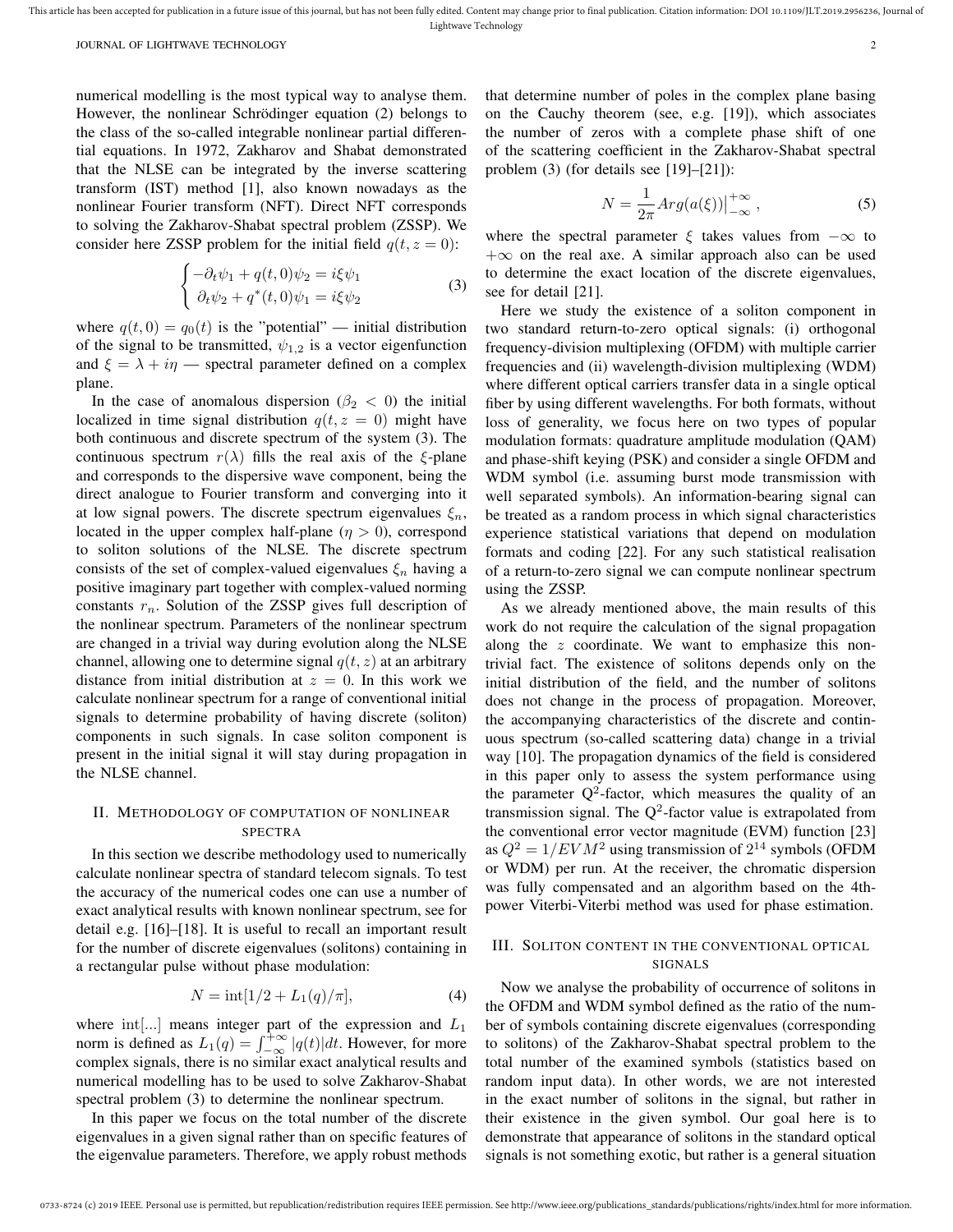JOURNAL OF LIGHTWAVE TECHNOLOGY 3



Fig. 1. Average number of occurred discrete values (solitons) versus the  $L_1$ norm for OFDM signals with 128 subcarriers and QPSK, 16-QAM, 64-QAM and 1024-QAM modulations. The threshold for appearance of the soliton in the non-modulated rectangular pulse, calculated using the formula (4), is  $L_1 = 1.57$  and lies on the left well outside the boundaries of the graph

that can occur even at practically used power levels. We did verify that number of solitons does not depend on increase of the computational grid and the FFT size (temporal signal discretization). For numerical simulations we use the following typical fibre parameters: group velocity dispersion parameter  $\beta_2 = -21.5$  (in  $ps^2/km$ ) and the nonlinear Kerr coefficient  $\gamma = 1.27$  (in  $W^{-1}km^{-1}$ ).

## *A. OFDM signal*

First, consider the OFDM signal, that presents a sum of independent sub-carriers:

$$
s(t) = \sum_{k=0}^{M-1} X_k e^{i2\pi kt/T}, \ 0 \le t < T,\tag{6}
$$

here  $T$  be a symbol interval,  $M$  is the number of subcarriers (each corresponds to a frequency in the Fourier transform) and  $X_k$  corresponds to digital data. In practice, the full number of subcarriers is  $2^p$  to use FFT algorithm. In this paper the full FFT size is 1024 and number of sub-carriers M is changing from 128 to 1024. In the real world units, we examine OFDM symbol with 10 ns symbol duration and QPSK, 16-, 64- or 1024-QAM modulation. Average signal power varies (in the dimension units) from  $-21$  to  $-7$  dBm.

In our analysis the varying parameters and characteristics are: modulation type,  $L_1$  norm or average power  $P_{ave}$  (which corresponds to  $L_2$  norm) and number of sub-carriers  $M$ . We examine the probability of solitons occurrence depends on these parameters. For each fixed parameter set we accumulate statistics on the number of realisations by varying input digital data. Each graph point corresponds to 200 statistical measurements.

Figure 1 shows the probability of the occurrence of solitons in OFDM symbol with 128 subcarriers versus the  $L_1$  norm



Fig. 2. Average number of solitons embedded into OFDM symbol with 128 sub-carriers and QPSK, 16-, 64- and 1024-QAM modulations versus average signal power.



Fig. 3. Average number of solitons embedded into OFDM symbol with 1024 subcarriers and QPSK, 16-, 64- and 1024-QAM modulations versus average signal power.

value for several modulation formats. This and subsequent results show that the probability of the soliton occurrence for signals with the same  $L_1$  norm or  $P_{ave}$  value slightly increases with the number of constellation points in the corresponding modulation format and saturates at high number of levels.

One can see the same trend in Fig. 2 and 3. These figures demonstrate that with an increase of the order of the constellation diagram (therefore number of bits of information encoded in one symbol) the required average signal power for the existence of solitons decreases. This fact is clearly visible when comparing QPSK and higher-order modulation formats.

Figures 2 and 3 illustrate how the probability of occurrence of the soliton content in the OFDM signal is growing with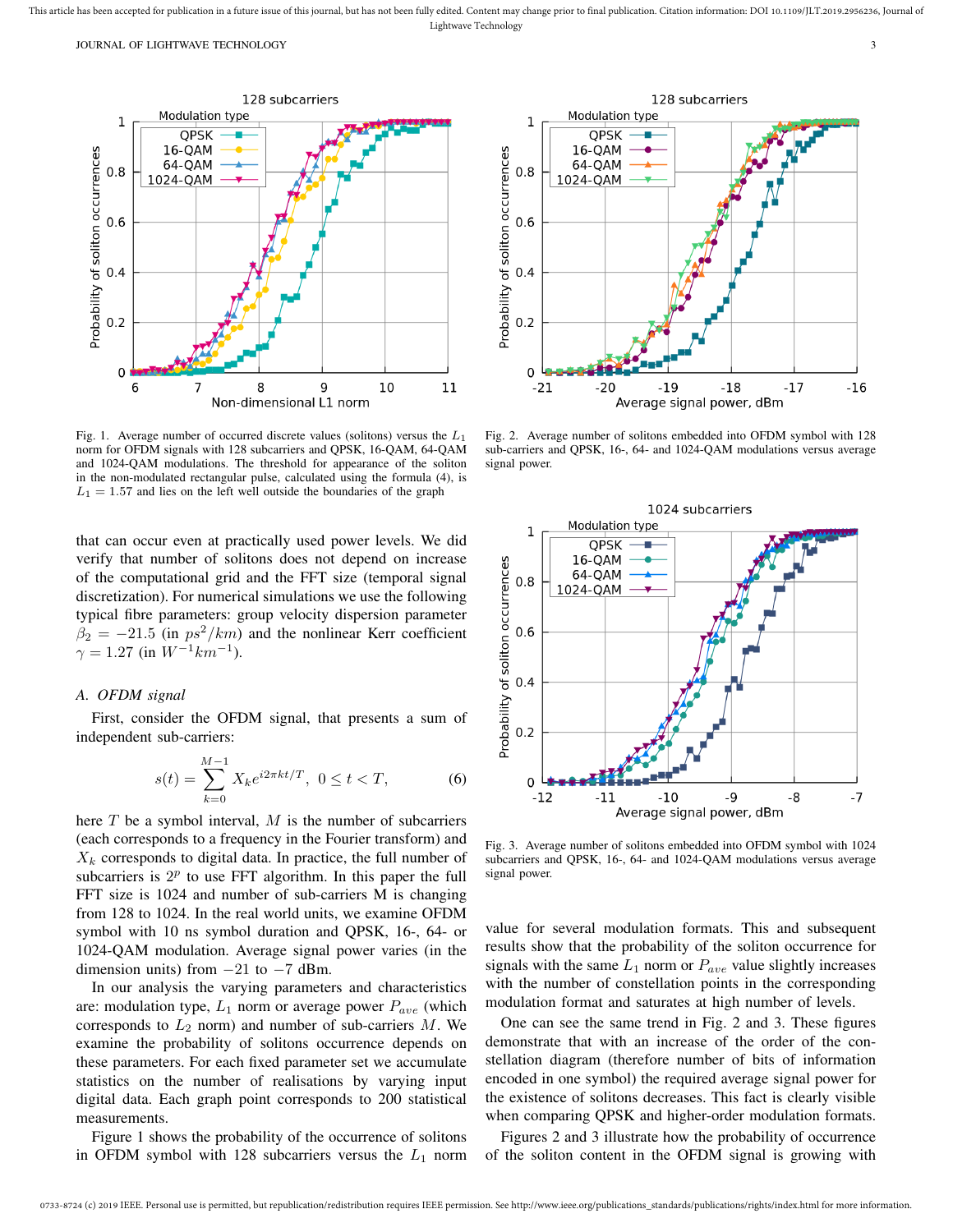

Fig. 4. Average number of solitons embedded into OFDM symbol with 16- QAM modulations versus average signal power per one subcarrier.

the increase of the average power  $P_{ave}$ . The graphs indicate that the power required for the existence of solitons increases with the number of subcarriers. This effect can be understood from Fig. 4, which shows a similar probability, but versus the average power divided by total number of subcarriers. It is seen that the probability of soliton occurrence is determined by the power density (power per subcarrier). We observe a similar effect for other types of modulation. The specific average power range per subcarrier channel within which soliton occurrence changes from being a rare event to highly probable common situation is approximately from −42 dBm to −37 dBm. Based on this observation, we can predict the occurrence threshold for other numbers of subcarriers.



Fig. 5. The dependence of the  $Q^2$ -factor on the average input power per one subcarrier (below) or total power (above) for the OFDM signal with 16-QAM, 1024 subcarriers and 10 ns symbol duration.

As expected, for a complex signal, the level of  $L_1$  and  $L_2$  norms (and hence  $P_{ave}$ ), at which soliton component appears in the signal, is higher than for a simple rectangular signal. This is consistent with the criteria (15) discussed in the Appendix B, which can also be used for a estimate of the threshold.

The interesting observation for OFDM signal is that it does not require too high signal power, for soliton component to become an inherent part of the OFDM symbol. For some parameter sets the soliton component arises at rather practical levels of a signal power conventional for telecom applications. To illustrate this fact, a simulation of a 1000 km and 2000 km transmission links for the NLSE channel, with noise estimated from the ideal distributed Raman amplification scheme with continuous amplified spontaneous emission generation (see [10], [14] for detail), was performed. The transmission link characteristics were specified above in Section III. As an input, we used OFDM signal with 16-QAM, 1024 subcarriers and 10 ns symbol duration  $(2^{14}$  OFDM symbols per run). Figure 5 shows the dependence of the  $Q^2$ -factor on the average input power per one subcarrier (below) and on total average power of the symbol (above) for such system. The results demonstrate that at the power levels optimal for transmission (average power around −37 dBm) there is a probability close to one to have a soliton component in signals of this type, according to Fig. 4.

## *B. WDM signal with return-to-zero carrier pulse*

In this section we examine occurrence of solitons in conventional WDM signals with return-to-zero carrier pulse. A single WDM symbol has a form similar to OFDM signal considered in previous section:

$$
s(t) = \sum_{k=1}^{M} C_k e^{i\omega_k t} f(t), \ 0 \le t < T,\tag{7}
$$

where M is a number of WDM channels,  $\omega_k$  is a carrier frequency of the k-th channel,  $C_k$  corresponds to the digital data in k-th channel and T is a symbol interval.  $f(t)$  is a waveform of a return-to-zero carrier pulse, which in this work, without loss of generality, is defined (in the normalized form) as

$$
f(t) = \begin{cases} \frac{1}{2} \left[ 1 - \cos\left(\frac{4\pi t}{T}\right) \right], & 0 \le t \le \frac{T}{4} \text{ or } \frac{3T}{4} \le t \le T \\ 1, & \frac{T}{4} < t < \frac{3T}{4} \end{cases}
$$
(8)

Similar to the OFDM signal, we consider QPSK, 16-QAM, 64-QAM and 1024-QAM modulation formats. In the analysis, we use the following standard WDM parameters (in dimensional variables): 100 ps symbol duration and 25 GHz channel spacing. For QPSK, 16-QAM, 64-QAM and 1024- QAM modulations these parameters give a channel bit rate of 20, 40, 60 and 100 Gbit/s per polarization and spectral efficiency of 1.6, 3.2, 4.8, 8 bits/s/Hz, respectively.

As in previous section we examine single isolated return-tozero WDM symbol and analyse the probability of the soliton occurrence in the signal depending on power, modulation type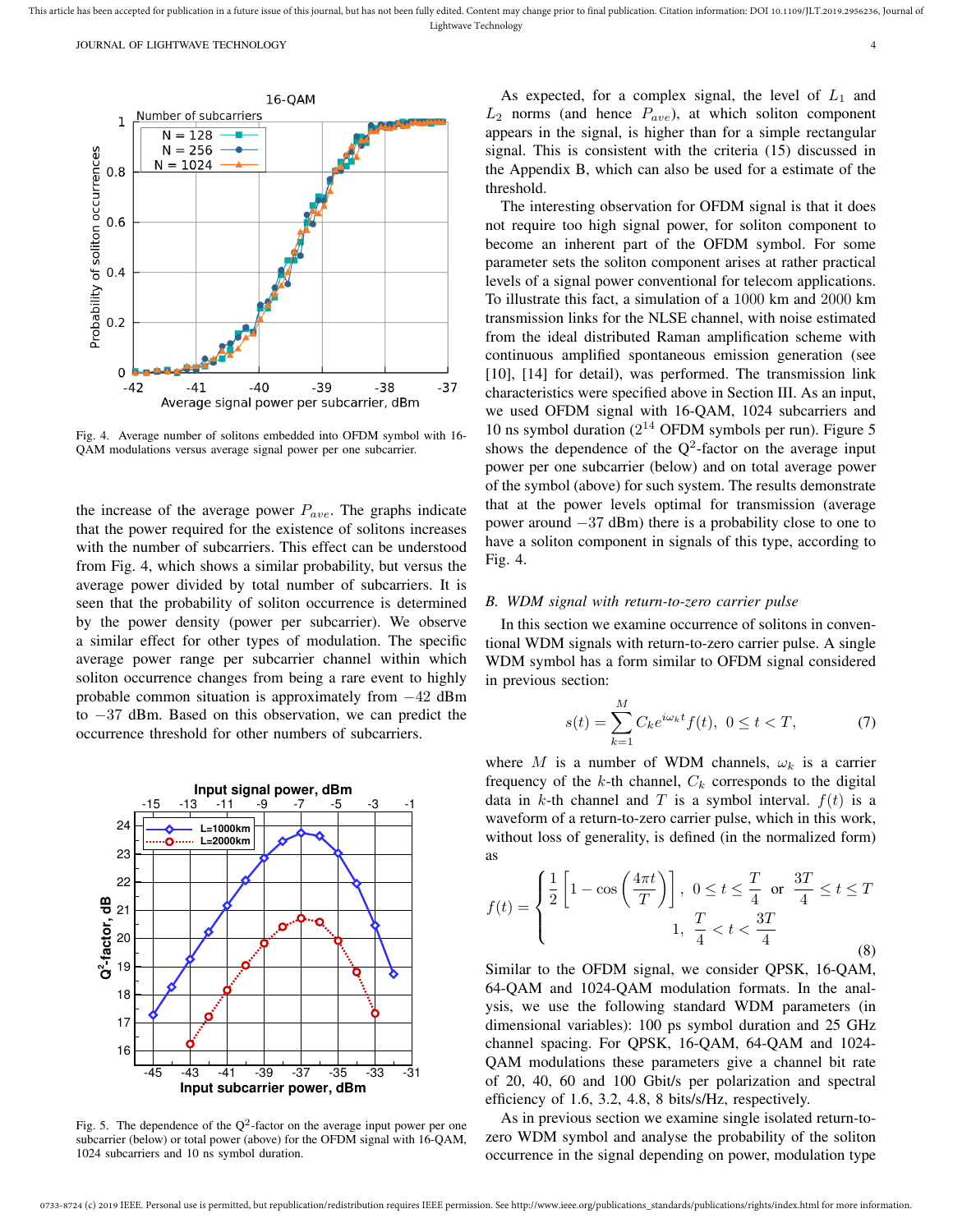

Fig. 6. Probability of occurrence of discrete eigenvalues (solitons) versus average power per channel for WDM signals with 16-QAM modulation and 9, 15, 31 and 51 channels.

and number of WDM channels. We accumulated statistics for different sets of WDM symbol parameters by varying  $C_k$  and each point on the graphs below corresponds to 200 statistical realisations. We would like to note that in the following figures we use the average power per channel. An increase in the number of channels, the interval in which transition from lower probability of having solitons to almost certain presence of soliton content in the symbol slightly decreases with increasing number of channels. Note that corresponding intervals for the total power obviously increases with growing number of channels. A similar tendency is observed for other modulation formats (QPSK, 64-QAM, 1024-QAM).

Figure 7 shows how the probability of the soliton occurrence in a WDM signal with thirteen optical channels, as a function of the average signal power  $P_{ave}$  per channel. Here, similar to OFDM case the transition from the regime with low probability of soliton content in WDM symbols, to the situation when solitons are highly probable part of the signal, occurs in a narrow interval of  $3 - 4$  dBm for 16-QAM, 64-QAM, and 1024-QAM and 1 dBm for QPSK.

There are many similarities between WDM and OFDM cases: Fig. 7 illustrates that for WDM signals with QPSK modulation it requires more average power per channel for the occurrence of soliton component than for other (high-order) modulation formats. For example, with 6 dBm in QPSKmodulated symbols, the probability of soliton existence is 2.5%, while for 16-, 64- and 1024-QAM, the probability is almost 100%. The 50% probability of the soliton occurrence in symbols is achieved at 6.46 dBm for QPSK, 4.47 dBm for 16- QAM, 3.88 dBm for 64-QAM and 3.94 dBm for 1024-QAM. We would like to stress that for smaller powers (down to the power defined in the criteria (15) in the Appendix B), there is also a (rare) probability of occurrence of discrete eigenvalues in nonlinear spectrum.

For WDM signals, optimal transmission powers are lower



Fig. 7. Probability of occurrence of discrete eigenvalues (solitons) embedded into conventional WDM symbol with 13 channels and QPSK, 16-QAM, 64- QAM and 1024-QAM modulations versus average signal power per channel.



Fig. 8. The dependence of the  $Q^2$ -factor on the average input power per channel for the WDM signal with 16-QAM modulation, 11 WDM channels and 100 ps symbol duration.

than level of powers where all symbols have solitons. We performed a similar simulation of the a 1000 km transmission links. The transmission link characteristics (including noise) were specified above in Section III. As an input, we consider WDM signal with 16-QAM, 11 optical channels with 25 GHz channel spacing and 100 ps symbol duration  $(2^{14}$  WDM symbols per run). Fig. 8 depicts the dependence of the  $Q^2$ factor on the average input power per spectral channel. It is seen that at optimal power levels for transmission, either there are no solitons or solitons with very low probability in the considered WDM signals. However, we did not consider low probability events in this work. Evidently, results for soliton content occurrence for WDM depend on the carrier pulse shape and other specific signal features.

### IV. CONCLUSIONS

Nonlinear channels have properties rather different from linear communication ones. Here we use a particular, albeit important example of the NLSE-channel to illustrate that soliton components might be an inherent part of the conventional signals transmitted in such communication channel. The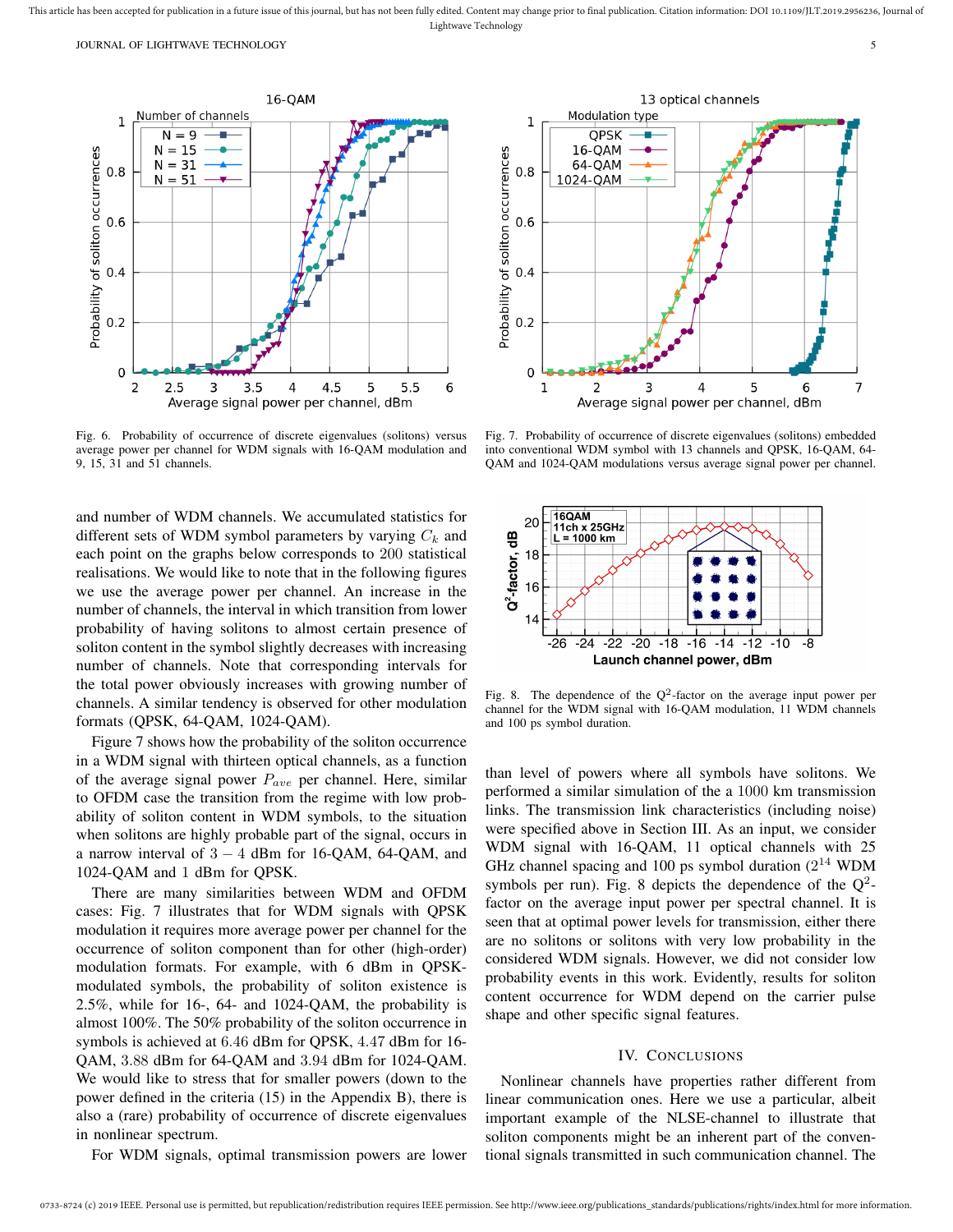presence of soliton component embedded into the conventional OFDM symbol potentially can impact the transmission of the combined signal. Focus of this paper is on attracting attention to this fact rather then a comprehensive analysis of its consequences for signal coding, modulation and processing and its potential to improve the performance of optical communication systems. We anticipate that similar effects will feature in the integrable nonlinear channel model taking into account polarisations [24], [25]. Additional analysis is required to understand in what way the presence of a soliton component in conventional signals affects transmission and how it can be exploited in practice. Note that even for quasilinear signal transmission statistical fluctuations in the plane  $(z, t)$  that occur due to information content of a signal might affect quality of transmission, see e.g. [26].

Conventional signal processing and modulation methods have been designed and developed for linear communication channels. Considering the NLSE-channel we have demonstrated here that a traditional OFDM signal statistically contains soliton components at powers corresponding to lowest BER. This observation indicates that transmission in a nonlinear channel substantially changes the whole paradigm of signal modulation and processing. Our results show that NFT analysis might be useful not only to special inherently soliton-based systems and signals [13], but also for conventional communication formats that traditionally are not linked to the soliton concept and techniques. We believe that our results indicate that application of the detection and processing methods developed for linear channels might be not optimal for nonlinear communication channels.

The results thus obtained are compatible with criteria (15) and show that both WDM and OFDM signals contain solitons upon reaching a certain power levels. Despite the fact that at optimal powers in conventional WDM signals solitons do not occur or appear rarely, we can use NFT for such systems to account for nonlinear distortions.

Considered NFT processing of signals require efficient numerical algorithms such as, e.g. [27]–[29]. These methods will be useful for application of NFT in other areas beyond optical communications.

#### ACKNOWLEDGMENT

This work was supported by the Russian Science Foundation (Grant No. 17-72-30006, all authors) and, partially, by the EPSRC grant TRANSNET (SKT).

## APPENDIX A

### EXAMPLES OF DISCRETE SPECTRA OF PARTICULAR SIGNAL

## *A. Hyperbolic secant pulse*

One of the known exact solutions of ZSSP was found by Satsuma and Yajima in 1974 [30]:  $q(t, 0) = A \sech(t)$ . Here amplitude A is a real positive number. The discrete spectrum of the problem (3) is determined by the following expression:

$$
\xi_n = i\left(A + \frac{1}{2} - n\right),\tag{9}
$$

where n is a positive integer and always  $n < A + \frac{1}{2}$  to satisfy the condition that all eigenvalues are in the upper complex half-plane.

## *B. Rectangular pulse*

Other well-known analytical solution is a rectangular pulse

$$
q(t,0) = \begin{cases} A, & 0 \le t \le 1, \\ 0, & \text{otherwise.} \end{cases}
$$
 (10)

New eigenvalue appears whenever  $A = \pi(n - \frac{1}{2})$ , where n is a positive integer. The total number of discrete eigenvalues can be calculated by the formula

$$
N = \text{int}[1/2 + L_1(q)/\pi],\tag{11}
$$

int[...] means integer part of the expression. To characterize the signals, we use the (non-dimensional) signal  $L_1$  and  $L_2$ norms defined by the following expressions:

$$
L_1(q) = \int_{-\infty}^{+\infty} |q(t)| dt,
$$
 (12)

$$
L_2(q) = \int_{-\infty}^{+\infty} |q(t)|^2 dt.
$$
 (13)

Evidently, the  $L_2$  norm corresponds to the signal energy. Average signal power is linked to the  $L_2$  norm (in dimension units) as following:  $P_{ave} = L_2/T$ .

#### *C. General criteria of the existence of a discrete spectrum*

The exact condition for the existence of discrete eigenvalues was found in 2003 by Klaus and Shaw [31]. They showed that for initial complex distribution  $q(t, 0)$  the Zakharov-Shabat system  $(3)$  has no discrete eigenvalues when:

$$
L_1(q(t,0)) \leq \frac{\pi}{2}.
$$

This criterion is strictly related to the  $L_1$  norm, however, it can be extended to the  $L_2$  norm. Using the definition of the  $L_1$  and  $L_2$  norms, as well as a standard inequality for the arithmetic and geometric means, we can derive for the signals considered at the finite intervals T:

$$
L_2 > \frac{\pi^2}{4T} \tag{14}
$$

which we can rewrite in real world units as

$$
P_{ave} > \frac{|\beta_2|\pi^2}{4\gamma T^2},\tag{15}
$$

where  $P_{ave}$  is a average signal power and  $T$  — symbol interval. Figure 9 shows how criteria (15) depends on the symbol interval. One can see that with a decrease of the symbol interval, the average power at which discrete eigenvalues can appear is dramatically increasing. The graph also shows two levels: 100 ps and 10 ns, which we examined in this work. For these two cases, the average power levels, defined by the formula (15), are at 6 dBm and  $-30$  dBm, respectively.

Finally, Fig. 10 depicts a typical example of the discrete nonlinear spectrum of particular OFDM signal with 128 subcarriers, QPSK modulation and an average signal power of −16 dBm and a WDM signal with 13 channels, QPSK modulation and average power per channel of 6.35 dBm.